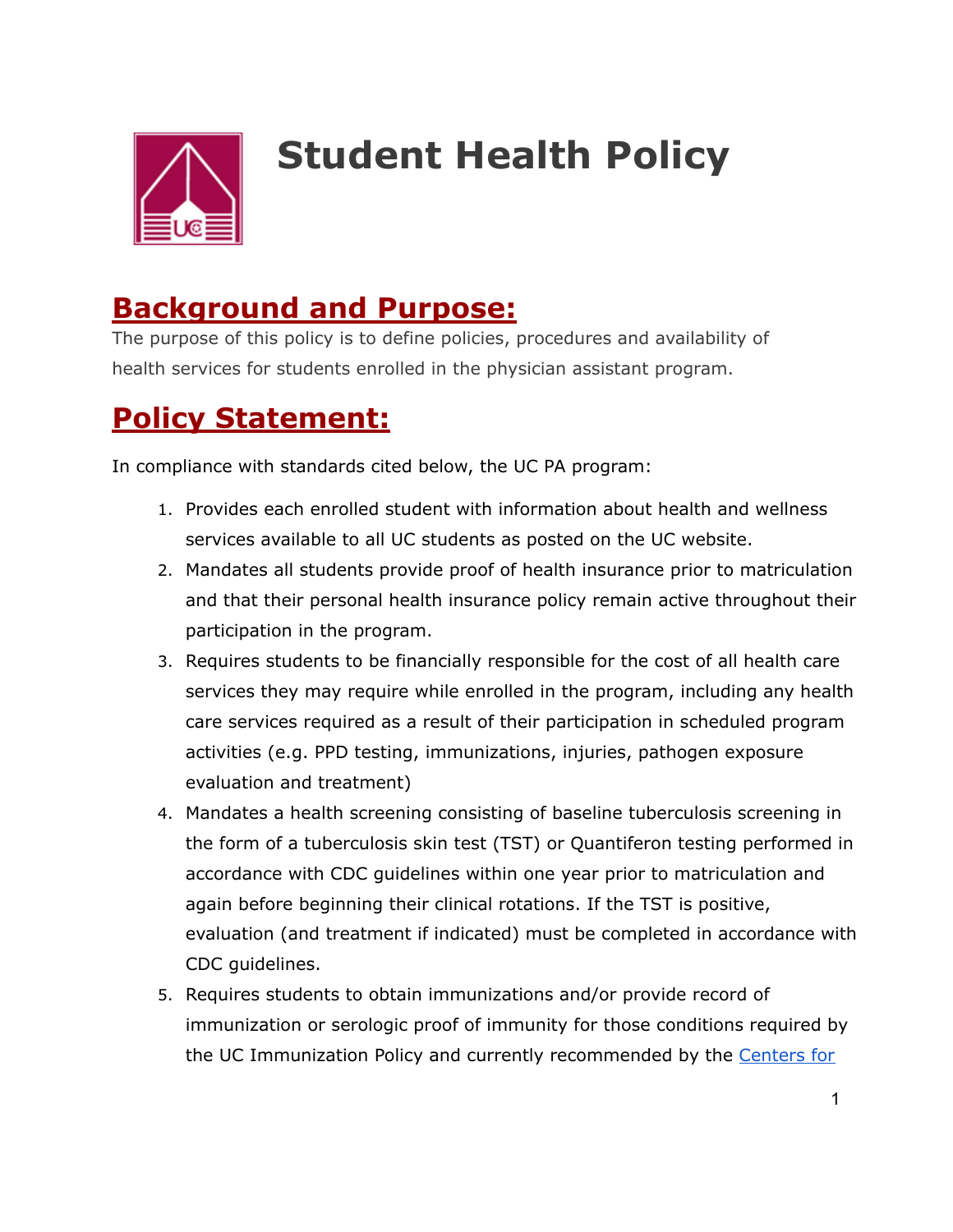#### Disease Control and Prevention for health-care personnel, to include:

- **Hepatitis B**: Must provide quantitative hepatitis B surface antibody (HBsAb) test results to validate immune status. If a student is a non-responder, the student will need to receive a hepatitis B booster vaccine followed by a second titer to validate immune status. If a student is still a non-responder, he or she will be required to complete the remainder of a second hepatitis B vaccination series and submit documentation of having received this second series.
- **Mumps:** Records of titer validating current immunity and/or 2-dose vaccine series being administered on schedule
- **Rubeola:** Records of titer validating current immunity and/or 2-dose vaccine series being administered on schedule
- **Rubella:** Records of titer validating current immunity and/or 1-dose MMR immunization
- **Varicella:** Records of titer validating current immunity and/or 2-dose vaccine series being administered on schedule. Note: History of previous infection is not sufficient evidence of immunity.
- **Tetanus/Pertussis:** Record of having received a Tdap vaccine within the past 10 years prior to matriculation. If students have passed the 10-year mark since their last Tdap vaccine prior to the start of their clinical year, they will be required to update their Tdap immunization and provide documentation.
- **Influenza:** Record of having received viral influenza immunization during the fall semester preceding matriculation. Students will be required to obtain and provide a record of influenza immunization by October 1st of each year while enrolled in the program.
- **○ Covid-19:** Record of being fully vaccinated for Covid-19 at least two weeks prior to matriculation.

■ Students may request a Covid-19 vaccine medical exemption. Students with an approved medical exemption must sign a liability waiver and will be required to have Covid-19 testing prior to the start of the semester and then weekly throughout the semester. For students with an approved vaccine exemption, quarantining will be required if they have high-risk contact with someone known to have Covid-19 as instructed by the local health department and the UC Virtual Command Center. Students with an immunization exemption may not be permitted to complete assigned clinicals at sites dependent on site-specific policies. If a student with an approved immunization exemption is assigned to a site that requires COVID-19 vaccination or other required vaccinations, they may need to be rescheduled to a different site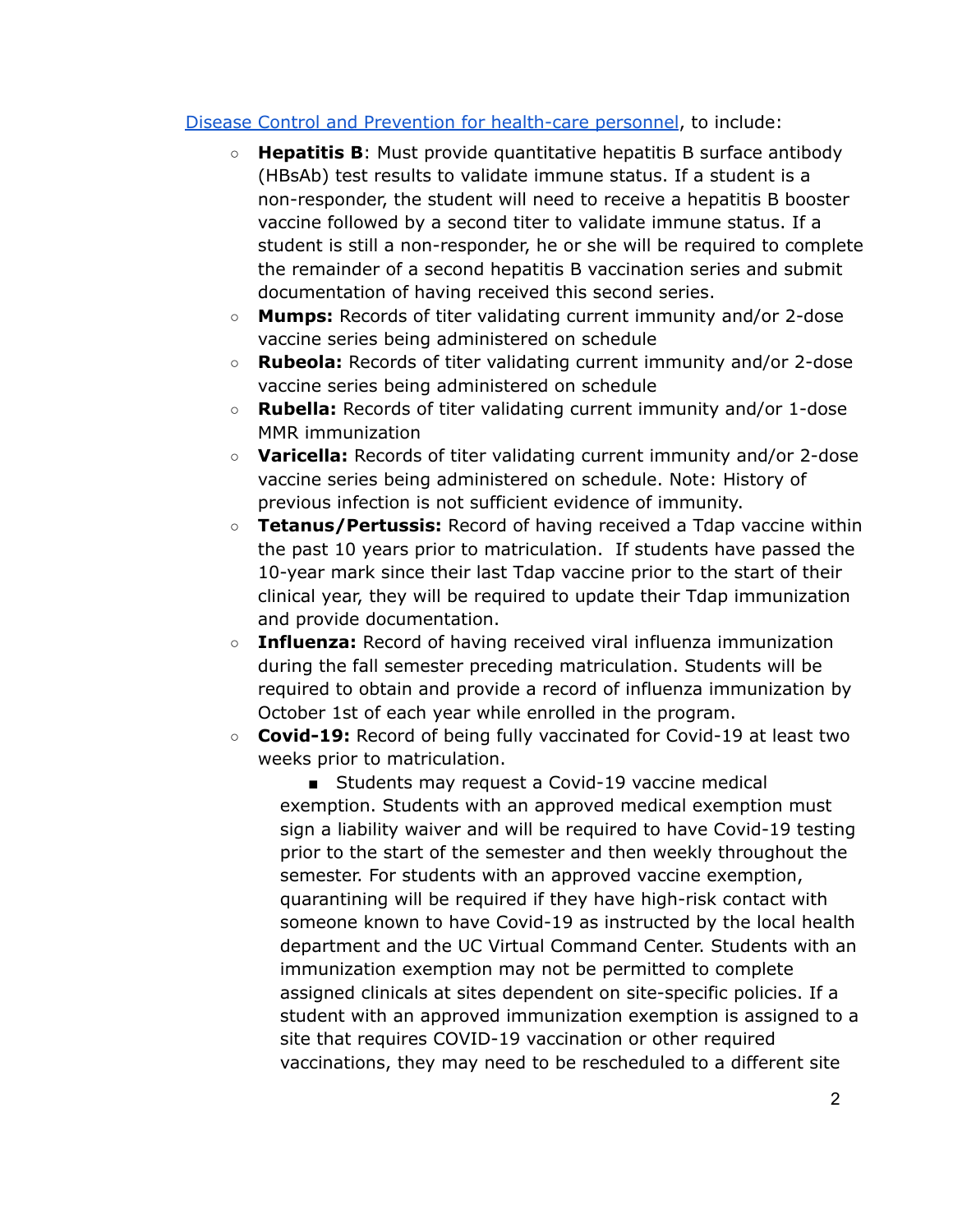and/or at a later time based on preceptor/site availability. Such a situation could delay clinicals and/or graduation.

The University of Charleston PA program understands that the above list of immunizations is not exhaustive of all immunizations, and that each student should follow the recommendations of his or her health care provider for any additional immunizations, such as the Hepatitis A vaccination and Meningococcal vaccinations, both meningococcal conjugate and Serogroup B.

- 6. Requires students to provide a signed Release of Information authorizing the program to maintain a copy of their tuberculosis screening test results and record of immunizations in their program student records and authorizing the program to release that same information to all clinical sites to which they are assigned for program required supervised clinical practice experience (SCPE).
- 7. Does not permit the principal program faculty, program director, medical director, associate medical director, or program staff to participate as health care providers for students enrolled in the program or to have access to any student health information other than that defined in this policy.

### Documentation of Tuberculosis Screening and Immunization History

- 1. Records of tuberculosis screening, immunizations and proof of immunity must be primary source documentation as follows:
	- Copies of the applicant's medical record(s) on which administration and results of tuberculosis screening data is recorded.
	- $\circ$  Copies of the applicant's medical record(s) on which administration of the immunization series is documented by the immunization provider.
	- Copies of the laboratory report(s) documenting results of serologic testing for immunity (antibody test results)
	- $\circ$  Copies of the applicant's medical record(s) or a letter from the applicant's health care provider documenting immunization non-conversion and explaining the process by which that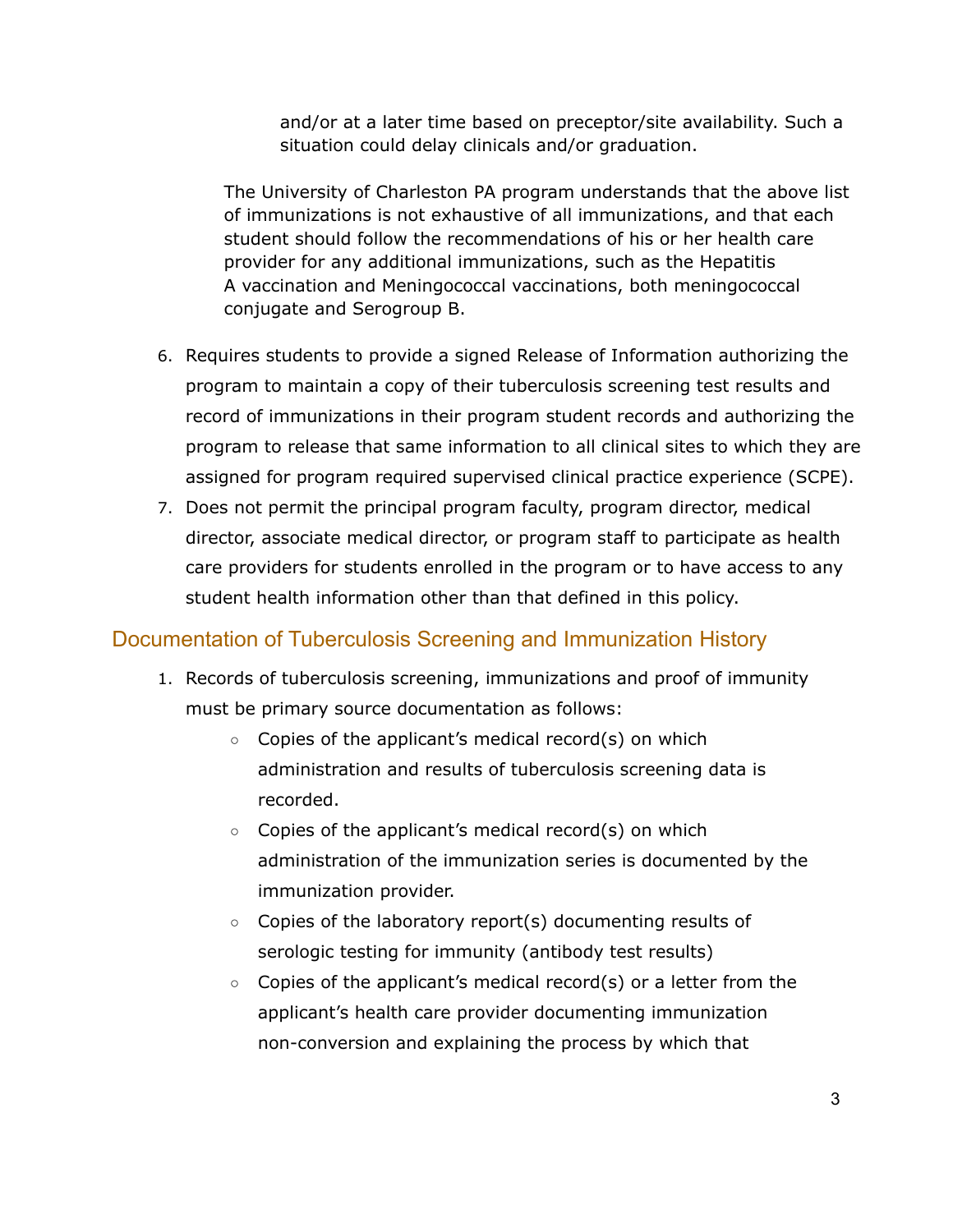conclusion was reached

- 2. Historical documentation without primary source evidence of tuberculosis screening, immunizations and/or serologic proof of immunity will not satisfy the program's documentation requirements.
- 3. Copies of medical records submitted to the program for documentation of tuberculosis screening, immunization history or serologic evidence of immunity must NOT include any other health information. Received records which contain any other medical information not directly related to immunization or tuberculosis screening will be returned to the sender.
- 4. All required immunizations and tuberculosis screening documentation described above is to be filed in section 1 of the Program Student File along with the signed Authorization for Release of Information. The program's Immunization Record and Pre-Clinical Training Clearance form will be filed in section 3 of the Student File.

## **ARC-PA Associated Standards:**

- A1.04 The sponsoring institution must provide academic support and student services to PA students that are equivalent to those services provided to other comparable students of the institution.
- A3.07 The program must define, publish, make readily available and consistently apply:

a) a policy on immunization and health screening of students. Such policy must be based on then current Centers for Disease Control and Prevention recommendations for health professionals and state specific mandates b) written travel health policies based on then current CDC recommendations for international travel for programs offering elective international curricular components.

● A3.09 – The program must define, publish, make readily available and consistently apply policies that preclude principal faculty, the program director and the medical director from participating as health care providers for students in the program,